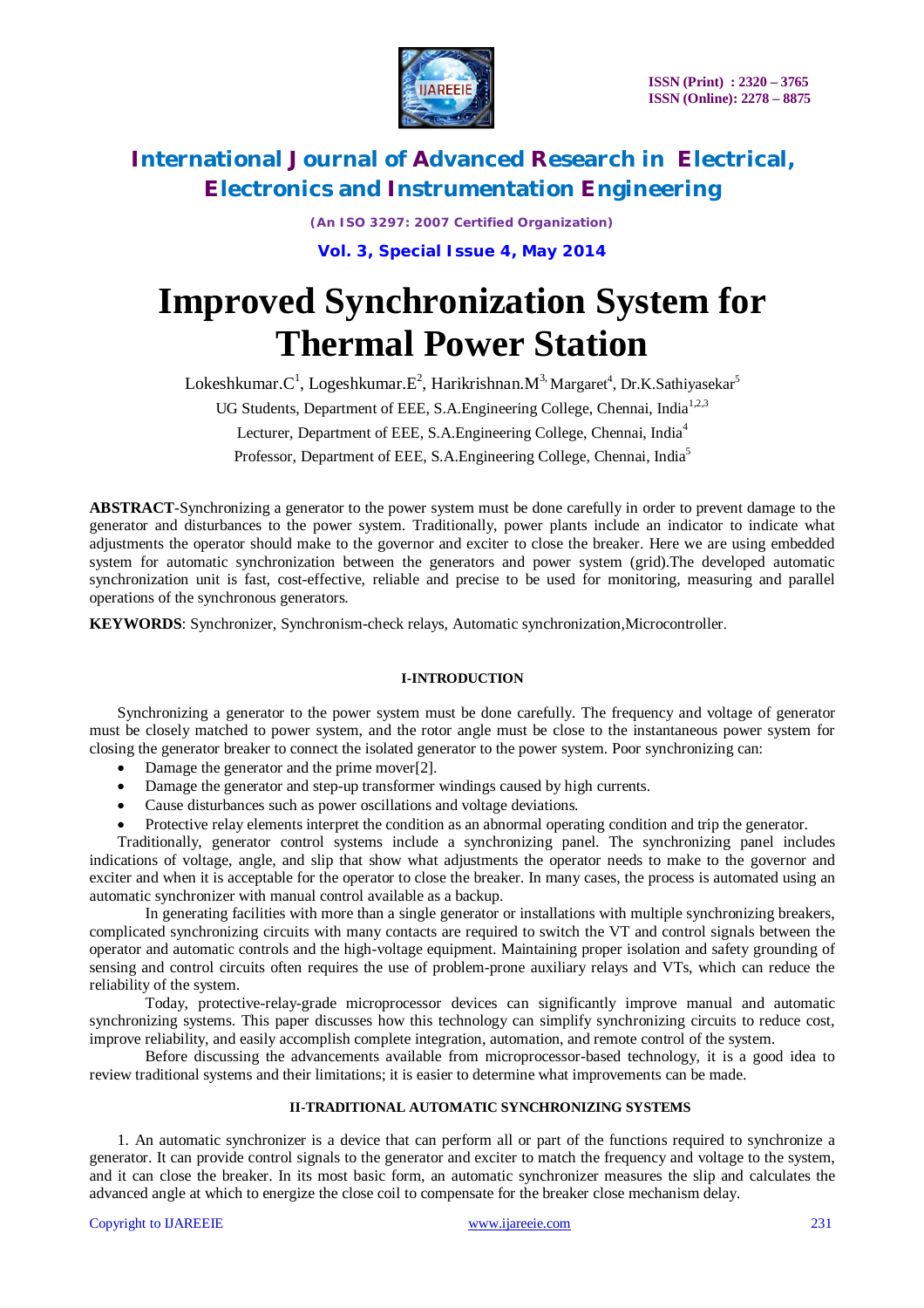

*(An ISO 3297: 2007 Certified Organization)*

#### **Vol. 3, Special Issue 4, May 2014**

ADVANG<sup>o</sup>=((slip)cyc/sec)(sec/60cyc)(360/cyc) ((Tcls)cyc) (1)

where: ADVANG is the advanced close angle. TCLS is the CB close mechanism delay.

For example, using 0.05 Hz slip and a breaker close delay of 5 cycles, the advanced angle would be 1.5 degrees. At the angle calculated using (1), the breaker close coil is energized and the breaker main contacts will close at the exact zero-degree angle difference. The main advantage of an automatic synchronizer over an operator is that the device can more consistently close the breaker at the precise correct moment.

An automatic synchronizer often includes generator control functions for frequency and voltage matching. Typically, the control interface is a set of four output contacts to raise and lower frequency and voltage. The contacts are pulsed to raise and lower the generator and the exciter control system control reference. Generally, a proportional pulse width characteristic is the best method to quickly bring the generator speed and voltage into the acceptance range. The pulse duration of a proportional control characteristic is greater when the controlled parameter is far from the acceptance band and gets proportionally smaller as it gets closer to the acceptance band [1].

It is necessary to tune the control characteristics to the generator system. Too conservative correction characteristics will cause the process to take a long time to come into band. Too aggressive characteristics can increase synchronizing time if the frequency and voltage overshoot the acceptance bands and hunt between raising and lowering. The mechanical system includes inertia, and the field circuit has a dc time constant, making it necessary to allow time between correction pulses to allow the system to respond before determining if additional correction pulses are required.

Alternatively, the automatic synchronizer can send the slip and voltage difference measurements as an error signal to the plant generation control system. The generator control system then adjusts the generator(s) to minimize the error until the synchronizing acceptance criteria are met. The automatic synchronizer checks the voltage difference and slip for acceptance bands and, when both are in band, calculates the advanced angle compensation and closes the breaker. This arrangement is especially appropriate for synchronizing an islanded system of multiple generators and load to the grid or another island.

2. Synchronism-check relays are often used to supervise both manual and automatic synchronizing operations. Most synchronism-check relays check that the angle is inside  $a \pm$  angle window and stays there for a time period. The angle window and time delay are a surrogate for measuring slip. Many years ago, there was an industry push to upgrade synchronism-check relays from induction disk types with inverse timing characteristics to solid-state types with definite- time characteristics for generator synchronizing applications. The time criteria of such a relay would be set using  $(2)$ .

 $25$ <sub>Td</sub> sec=

 $(25<sub>ANG</sub>°ADVANG<sub>MAX</sub>°)(cyc/360°)(sec/SLIP<sub>MAX</sub>cyc)$  (2)

where:

25TD is the synchronism-check time-delay setting.

25ANG is the synchronism-check angle setting.

ADVANGMAX is the ADVANG at SLIPMAX per (1).

SLIPMAX is the allowable slip in Hz.

Copyright to IJAREEIE www.ijareeie.com 232 For such a synchronism-check relay, the time-delay setting must accommodate the advanced angle. So, for the previous example using 0.05 Hz (18 degrees/second) SLIPMAX and an angle setting of 10 degrees, the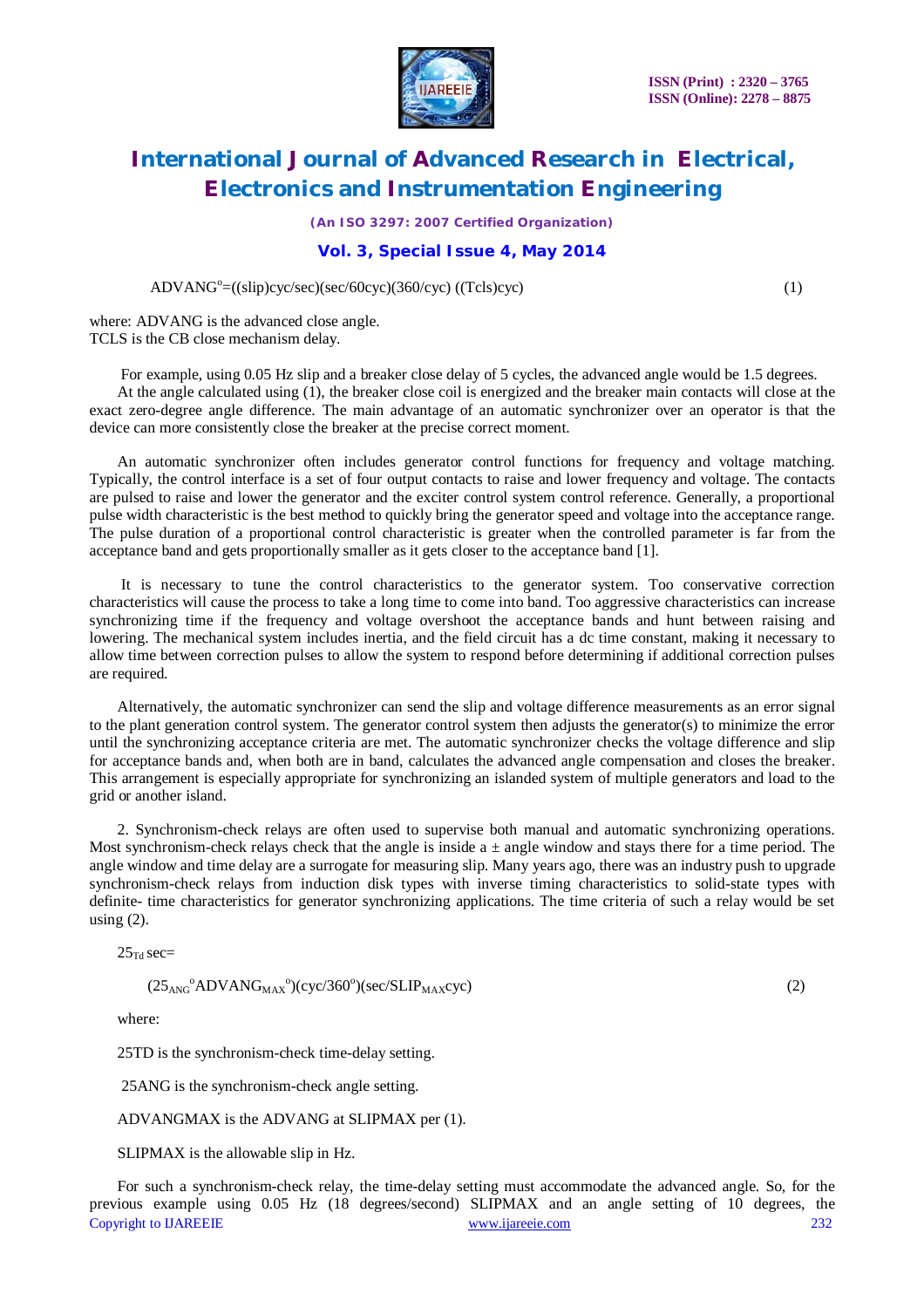

*(An ISO 3297: 2007 Certified Organization)*

### **Vol. 3, Special Issue 4, May 2014**

ADVANGMAX would be 1.5 degrees. The setting 25TD would be less than 0.47 seconds to allow the synchronismcheck relay to close its contacts before 1.5 degrees in advance of 0 degrees at SLIPMAX. If the actual slip is less than SLIPMAX, the synchronism-check relay would have closed its permissive contact well in advance of the close command from the operator or the automatic synchronizer[3].

The problem with this type of synchronism-check relay is that it can cause a late close, up to its angle setting past 0 degrees (in this case, 10 degrees). For example, if the synchronism-check delay is set to 0.47 seconds and the operator has misjudged and initiated the close with slip at 0.10 Hz (36 degrees/second), the close coil would be energized at 6.9 degrees past 0 degrees (because the operator's hand is still on the control switch). The main contacts would make at 9.9 degrees past 0 degrees because the generator would advance 3 degrees during the 5-cycle mechanism delay at 0.10 Hz. For this reason, it is recommended to set the delay to less than the maximum value calculated using (2).

In the previous late-close scenario, the synchronism-check contact would then drop out at 10 degrees past 0 degrees. The synchronism-check contact would then be in danger of damage when it tries to interrupt the closing circuit current as the contact opens. Often, under these conditions, the contact will weld closed and the synchronism-check function will be inadvertently disabled (permissive contact closed all of the time).



#### **III-PROPOSED BLOCK DIAGRAM**

#### **Fig 2. Block diagram of proposed system**

#### **IV-BLOCKDIAGRAM EXPLANATION**

#### *A. Methodology*

In order to put a solution to the problems above, the automatic synchronizing device needs to perform the following operations:

**First**, the device monitors the voltage difference between the two generators and regulates the voltage amplitudes to reduce the voltage difference when it is not in the allowed scope.

**Second**, the device monitors the slip frequency between the two generators and regulates the frequencies to reduce the slip frequency when the slip frequency is not allowed.

**Third**, the device monitors the phase-angle difference between the two generators and regulates the phases to reduce the slip frequency when the slip frequency is not allowed.

Copyright to IJAREEIE www.ijareeie.com 233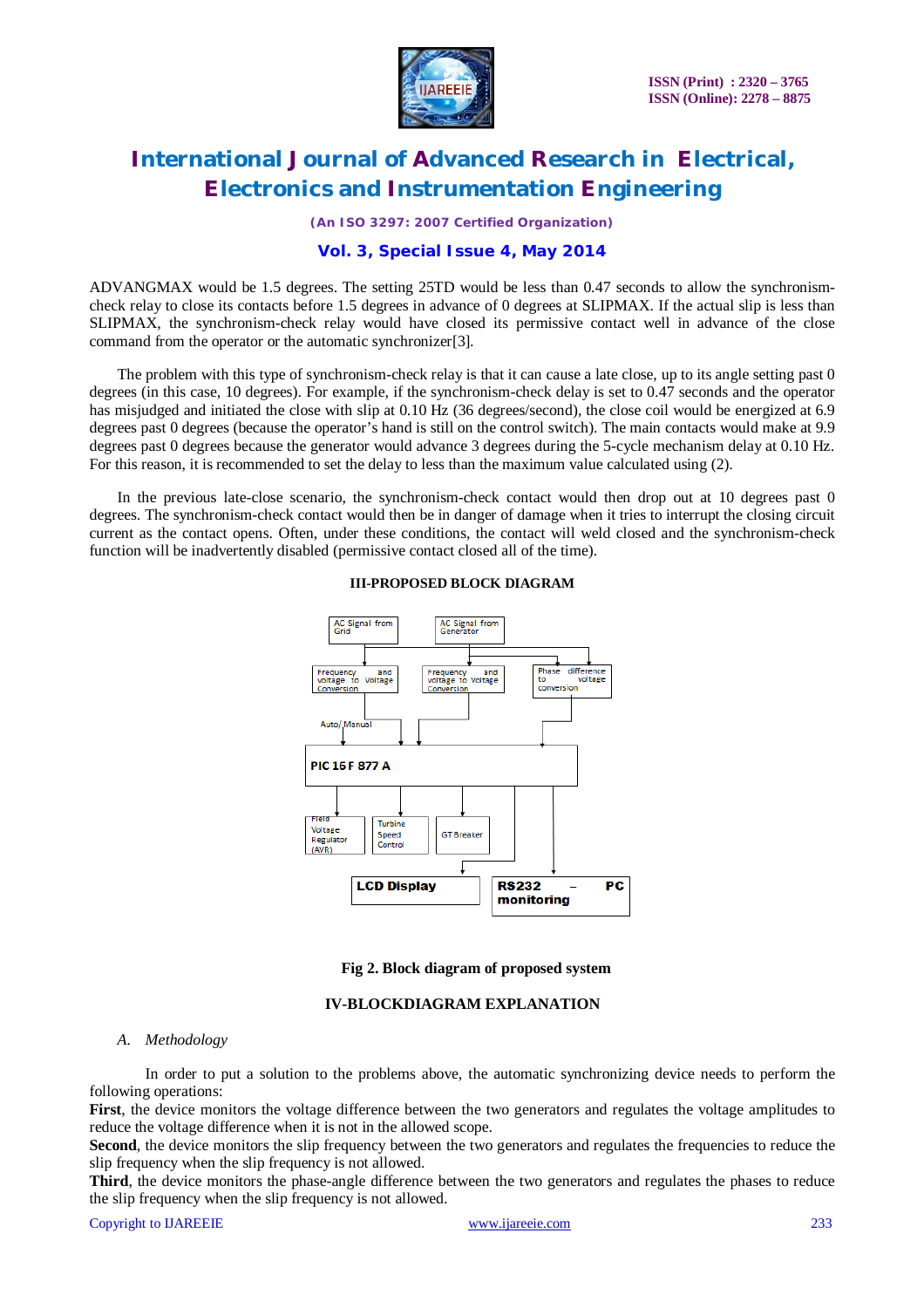

*(An ISO 3297: 2007 Certified Organization)*

### **Vol. 3, Special Issue 4, May 2014**

**Fourth**, when the frequency, voltage, and phase-angle match the parallel requirements, the closing order is issued[4].

The proposed model consists of PIC microcontroller, which is used to control the GT (Generator Transformer) Breaker. The voltage, Frequency of the generator and power system (grid) measured by the sensors are given as the input to the microcontroller and when the voltage and frequency matches between the generator and grid , control signal from the microcontroller is given to the GT Breaker to close the GT breaker.

#### *B. Proposed system advantages*

Microprocessor-based synchronism-check elements measure slip directly, so it is not necessary to include a time delay. If the slip and voltage difference are within acceptance criteria, the synchronism-check output asserts as soon as the angle difference comes into the acceptance range. The synchronism-check element will not cause a late close with this type of relay[5].

Microprocessor-based synchronism-check elements are capable of calculating the slip-compensated advanced angle and adjusting their characteristics to assert permissive trip at the advanced angle instead of the edge of the angle window. For example, with an angle setting of  $\pm 30$  degrees, the element asserts if the system angle across the breaker is between –30 degrees and +30 degrees. But, when slip is detected, it will assert its contact at 0 degrees minus the advanced angle. So, for the example previously discussed with an advanced angle of 1.5 degrees at 0.05 Hz slip, the synchronism-check element would assert at  $-1.5$  degrees and de-assert at 28.5 degrees.

One take away from this discussion is that operators need to understand that a simple synchronism-check relay should not be relied upon to ensure a smooth synchronization. Its main purpose is to prevent a faulty synchronization with a generator significantly out of phase. A microprocessor-based synchronism-check element with a slipcompensated advanced angle function can be used to initiate closing similar to the feature in an automatic synchronizer.

### **V-SIMULATION RESULTS**

| 0.55<br><b>THE 25 YEAR OLD</b><br><b>DE</b><br><b>DOM: N</b> |
|--------------------------------------------------------------|

Fig 3. Generator Voltage and current before synchronization



Fig 4. Grid Voltage and current before synchronization